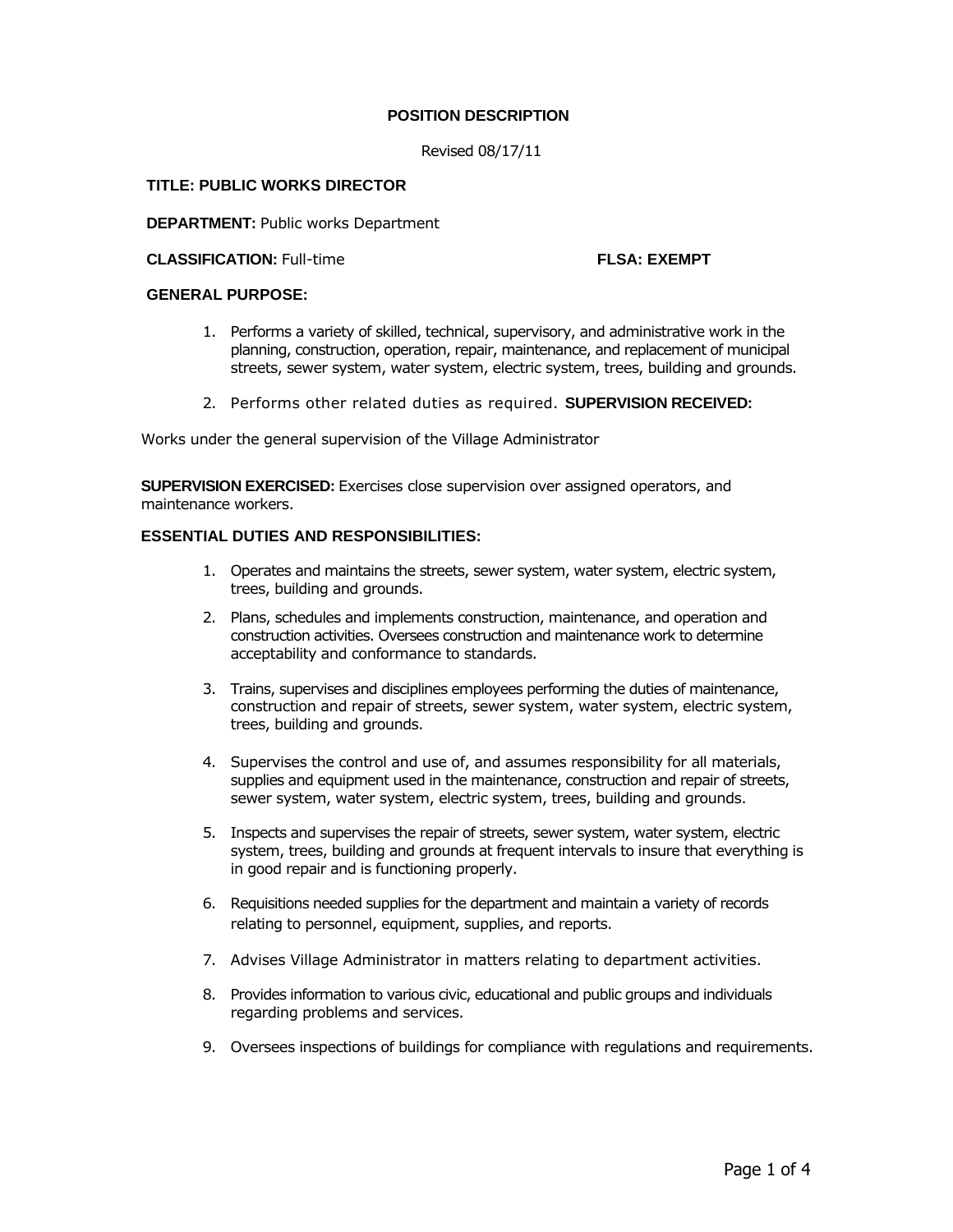- 10. Insures that all necessary materials, supplies and equipment are available by maintaining an inventory of parts and materials and obtaining necessary parts, tools and supplies.
- 11. Insures the proper maintenance of equipment and tools by supervising and participating in cleaning and checking equipment and tools after use.
- 12. Oversees the safety of assigned maintenance workers and operators by instructing individuals in proper safety procedures and monitoring work in progress.
- 13. Assists in motivating and evaluating personnel.
- 14. Inspects and assists in the control and use of supplies and equipment used in the maintenance, construction and repair of streets, sewer system, water system, electric system, trees, building and grounds and other department facilities to insure that all equipment is in proper working order.
- 15. Analyzes annual operating costs and makes recommendations for department budget.
- 16. Requisitions all supplies and materials needed for effective department operation.
- 17. Assists in the design and installation of streets, sidewalks or related systems and facilities.
- 18. Participates in short and long-term planning of capital improvement projects.
- 19. Enforces rules, regulations, policies and procedures relating to his/her department.
- 20. Coordinates with other utilities for locations of utility systems prior to excavations.
- 21. Assists in the design of new streets and sidewalks.
- 22. Supervises snow removal from village streets and sidewalks, brush pickup, leaf pickup, street cleaning, pavement markings, pavement repairs and street sign installation and repair.

# **PERIPHERAL DUTIES:**

- 1. Operates a variety of power construction and maintenance equipment used in the department.
- 2. Serves on various employee or other committees as assigned.
- 3. Assists other department as needed.

## **DESIRED MINIMUM QUALIFICATIONS:**

### 1. **Education and Experience:**

- a. Graduation from high school education or GED equivalent, and
- b. Seven (7) years of experience relating to the construction, repair and maintenance of streets, buildings, grounds including the operation of related maintenance equipment, or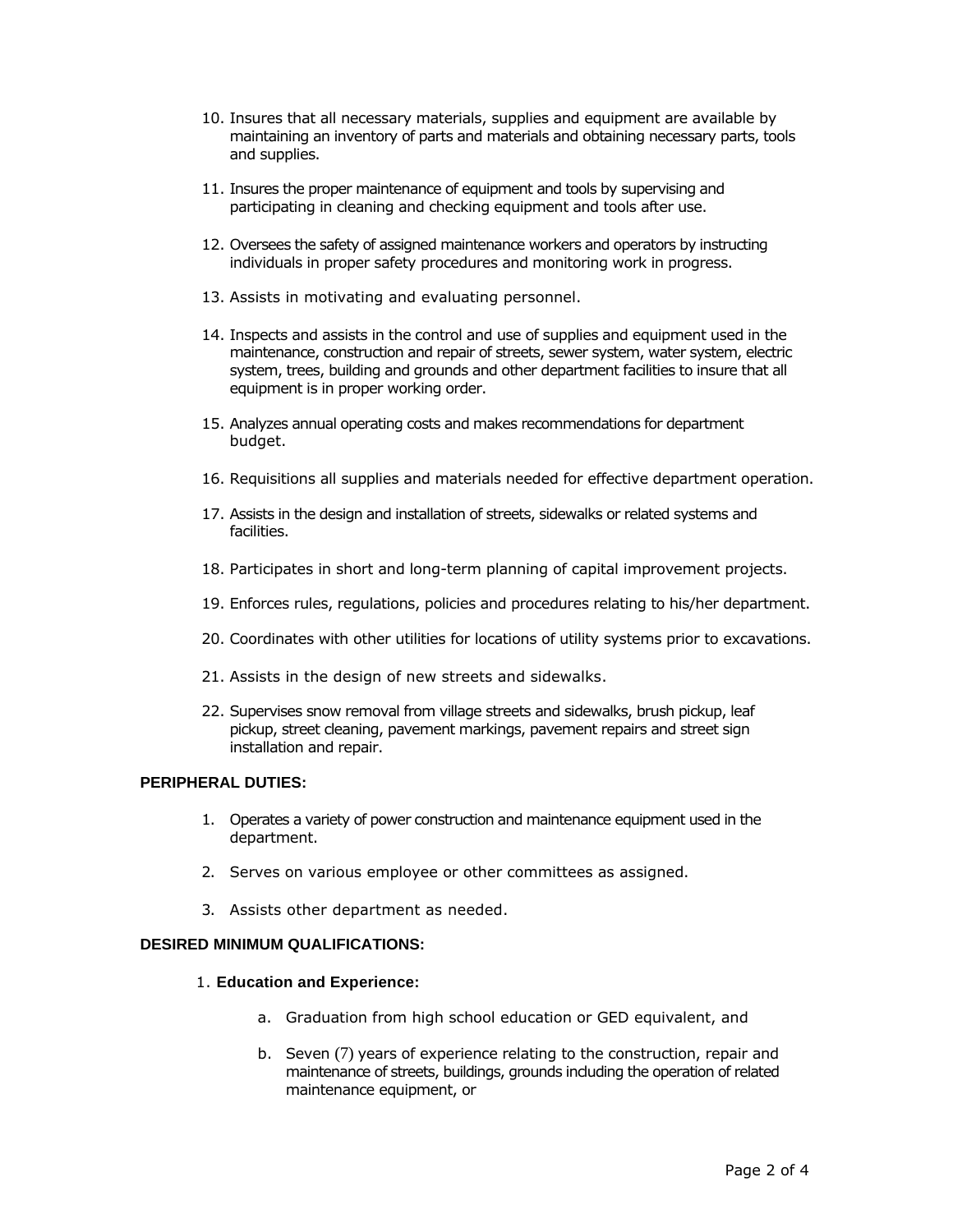c. Any combination of education and experience, which demonstrates the knowledge and experience to perform the work.

# 2. **Necessary Knowledge, Skills and Abilities:**

- a. Thorough knowledge of equipment, facilities, materials, methods and procedures used in repair of streets, sewer system, water system, electric system, trees, building and grounds. Skill in operation of the listed tools and equipment.
- b. Ability to guide, direct and motivate employees.
- c. Ability to organize and supervise the activities of various crews performing construction and maintenance work.
- d. Ability to communicate effectively, verbally and in writing.
- e. Ability to establish and maintain effective working relationships with employees, other departments and the public.

# **SPECIAL REQUIREMENTS:**

1. Have in his/her possession a valid State of Ohio Commercial Drivers License with a Class "A" endorsement not under suspension.

**TOOLS AND EQUIPMENT USED:** Construction and maintenance equipment, personal computer including word processing and other software, copy and fax machine. Motorized vehicles and equipment, including dump truck, pickup truck, utility truck, street sweeper, sewer jetter, street roller, man lift, tamper, plate compactor, saws, pumps, compressors, sanders, generators, common hand and power tools, shovels, wrenches, detection devices, mobile radio, phone, ditch witch.

## **PHYSICAL DEMANDS:**

- 1. The physical demands described here are representative of those that must be met by an employee to successfully perform the essential functions of this job. Reasonable accommodations may be made to enable individuals with disabilities to perform the essential functions.
- 2. While performing the duties of this job, the employee is regularly required to use hands to finger, handle, feel or operate objects, tools, or controls and reach with hands and arms. The employee frequently is required to stand and talk or hear. The employee is occasionally required to walk; sit; climb or balance; stoop, kneel, crouch, or crawl and smell.
- 3. The employee must frequently lift and/or move up to 50 pounds and occasionally lift and/or move up to 100 pounds. Specific vision abilities required by this job include close vision, distance vision, color vision, depth perception, and the ability to adjust focus.

# **WORK ENVIRONMENT:**

1. The work environment characteristics described here are representative of those an employee encounters while performing the essential functions of this job.